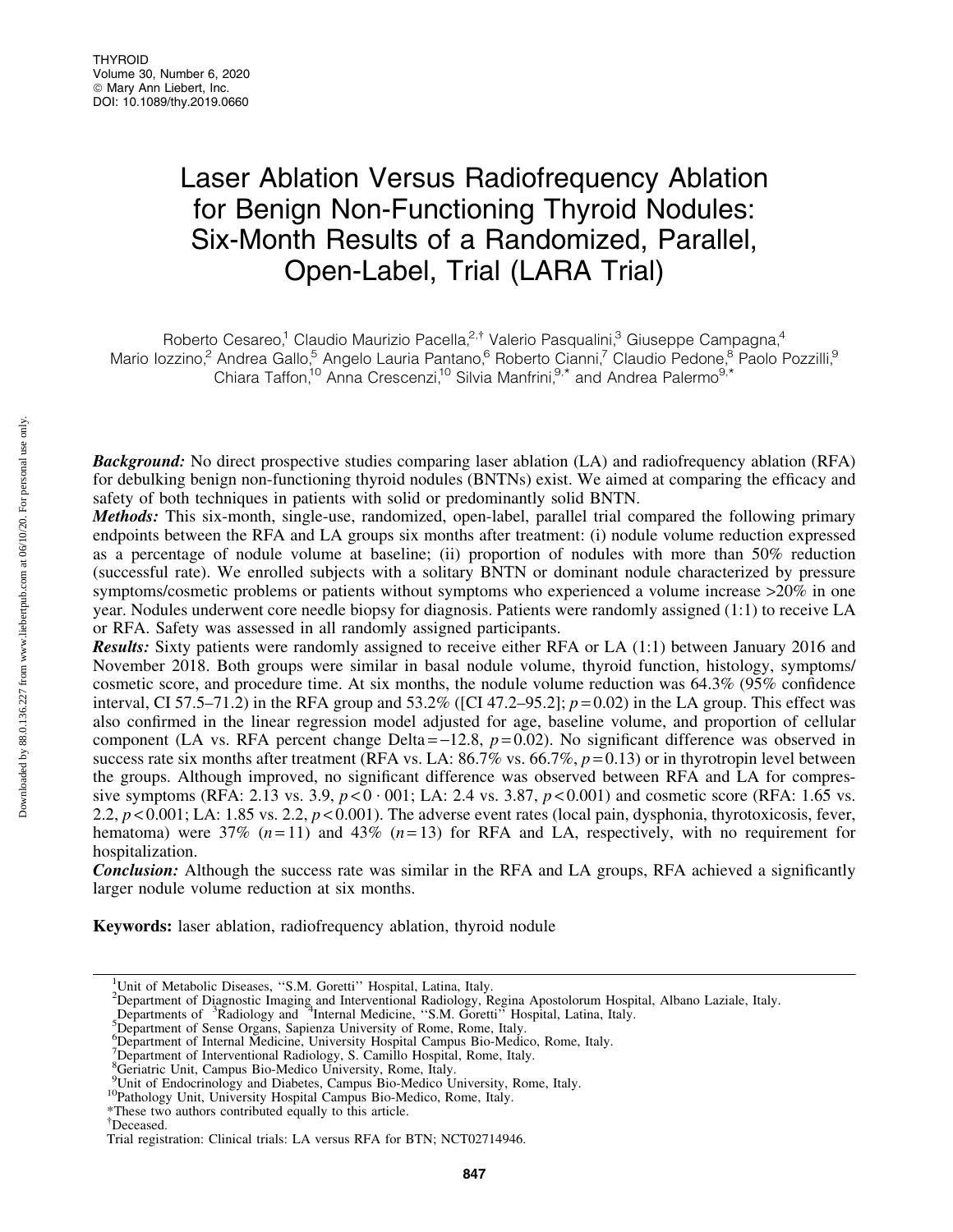#### Introduction

NODULAR THYROID DISEASE is a common clinical problem<br>and its prevalence increases with age and with more widespread use of thyroid ultrasonography. Although most thyroid nodules are benign and only require periodic monitoring, some may require treatment for associated compressive symptoms and/or cosmetic symptoms. Thyroid surgery, the main therapeutic approach for compressive thyroid nodules, may be associated with several drawbacks such as a neck scar, hypothyroidism, and hypoparathyroidism (1–3). Therefore, minimally invasive image-guided ablation is becoming increasingly common as an alternative to surgery for treating benign thyroid nodules (BTNs) (4,5). A recent study suggested that image-guided ablation may be proposed as a first-line treatment for solid non-functioning thyroid nodules that are benign on cytology when they become symptomatic (6). To date, the most common techniques used and tested are radiofrequency ablation (RFA) and laser ablation (LA). Both techniques are effective in reducing the volume of benign non-functioning thyroid nodules (volume reduction rates [VRR] range from 45% to 80%) and improving compression and/or cosmetic/symptom scores; these findings have been confirmed for up to 3–5 years after the ablation (7–9). To date, there are no reliable data on factors influencing the VRR of nodules treated by these techniques, although hypotheses on some factors such as volume at baseline, ultrasound (US) features of the nodule, proximity to vital structures, and operator skills have been proposed (10–12).

Previous meta-analysis and retrospective studies reported contradictory results regarding RFA and LA efficacy for treating BTNs (11,13–16). However, there are no direct prospective studies that compare the two techniques. In this head-to-head trial, we compared the efficacy and safety of RFA and LA in patients with non-functioning, solid, or predominantly solid BTN. This six-month, single-use, randomized, open-label, parallel trial compared the following primary endpoints between RFA and LA groups six months after treatment: (i) nodule volume reduction expressed as a percentage of nodule volume at baseline, and (ii) proportion of nodules with more than 50% reduction (success rate).

## Methods

#### Study design and patients

The Laser Ablation versus Radiofrequency Ablation (LARA) study was a single-center, six-month, randomized, superiority, open-label, parallel group trial performed at Santa Maria Goretti Hospital (Lazio, Italy). This trial was conducted in compliance with the Declaration of Helsinki, and the trial protocol was approved by the institutional review board and ethics committee (ethic committee Lazio 2, approval number: CE 93321). Patients provided written informed consent before trial-related activities commenced. This trial was registered with ClinicalTrials.gov, number NCT02714946.

Patients were selected based on the following inclusion criteria: (i) older than 18 years; (ii) solitary thyroid nodule or dominating nodule that is well defined in multinodular goiter; (iii) nodule volume  $\ge 5$  mL; (iv) presence of a solid or predominantly solid nodule (solid portion >80%); (v) presence of compression symptoms or cosmetic concerns for which all patients specifically requested treatment, or an increase in nodule volume >20% in one year regardless of symptoms; (vi) confirmation of BTN using one single fine-needle aspiration and thyroid core needle biopsy (CNB); and (vii) normal serum levels of thyroid hormones, thyrotropin (TSH), calcitonin, and absence of anti-thyroglobulin antibodies (TgAb) and anti-thyroid peroxidase antibodies (TPOAb). The exclusion criteria were (i) nodules showing US features suggestive of malignancy; (ii) previous treatments for thyroid nodule; (iii) pregnancy; and (iv) hyper-functioning lesions, evaluated biochemically and/or [<sup>99m</sup>Tc]-pertechnetate scintigraphy.

From January 2016 to November 2018, 60 patients who met the eligibility criteria and gave written informed consent were randomly assigned to 1 of 2 groups of 30 patients to undergo either LA or RFA, with a 1:1 ratio. Each nodule underwent a single treatment session and was followed over time.

# Randomization and masking

Patients were randomly assigned (1:1) by using a computer-generated randomization list to receive RFA or LA treatment. The open-label design was necessary; thus, masking of the clinical staff or assessors was impossible.

#### **Procedures**

Clinical and biochemical evaluation. Clinical history was carefully recorded, and a complete physical examination was performed. Serum concentrations of TSH, free thyroxine, and calcitonin, as well as levels of TgAb and TPOAb were measured at baseline and after six months. At enrolment and six months after treatment, the patients were asked to rate their compressive symptoms and cosmetic complaints. Compressive symptoms were evaluated by using a 0–10-point scale, where ''0'' indicated the absence of compression and ''10'' indicated severe compression that caused serious symptoms and which affected the patient's quality of life. Cosmetic concerns were evaluated on a 4-point scale as follows: 1, nodule not visible and not palpable; 2, nodule palpable but not visible; 3, nodule palpable and visible from nearby; and 4, nodule palpable and visible from a distance (17).

Thyroid ultrasonography. US was performed by using a 7.5–12 MHz linear probe equipped with color Doppler and power Doppler modules (Technos MPX, Esaote My Lab 50; Novarium SRL, Rapallo, Italy). Baseline volume was calculated by multiplying the three longest diameters perpendicular to each other  $\times$  0.525 (ellipsoid formula). The volume reduction percentage was calculated according to the following formula: volume reduction percentage = [(initial) volume - final volume) $\times$ 100]/initial volume. Two investigators (V.P. and R.C. with >15 years' experience with thyroid US) performed the US. The intra- and inter-observer coefficients of variation for sonographic volume assessment were previously defined as 4% and 6%, respectively (10).

Core needle biopsy. In light of our experience in the available literature (18), we chose CNB to obtain information on the histological architecture of the nodules undergoing ablation. CNB was performed by using a 1.1 or 1.6 cm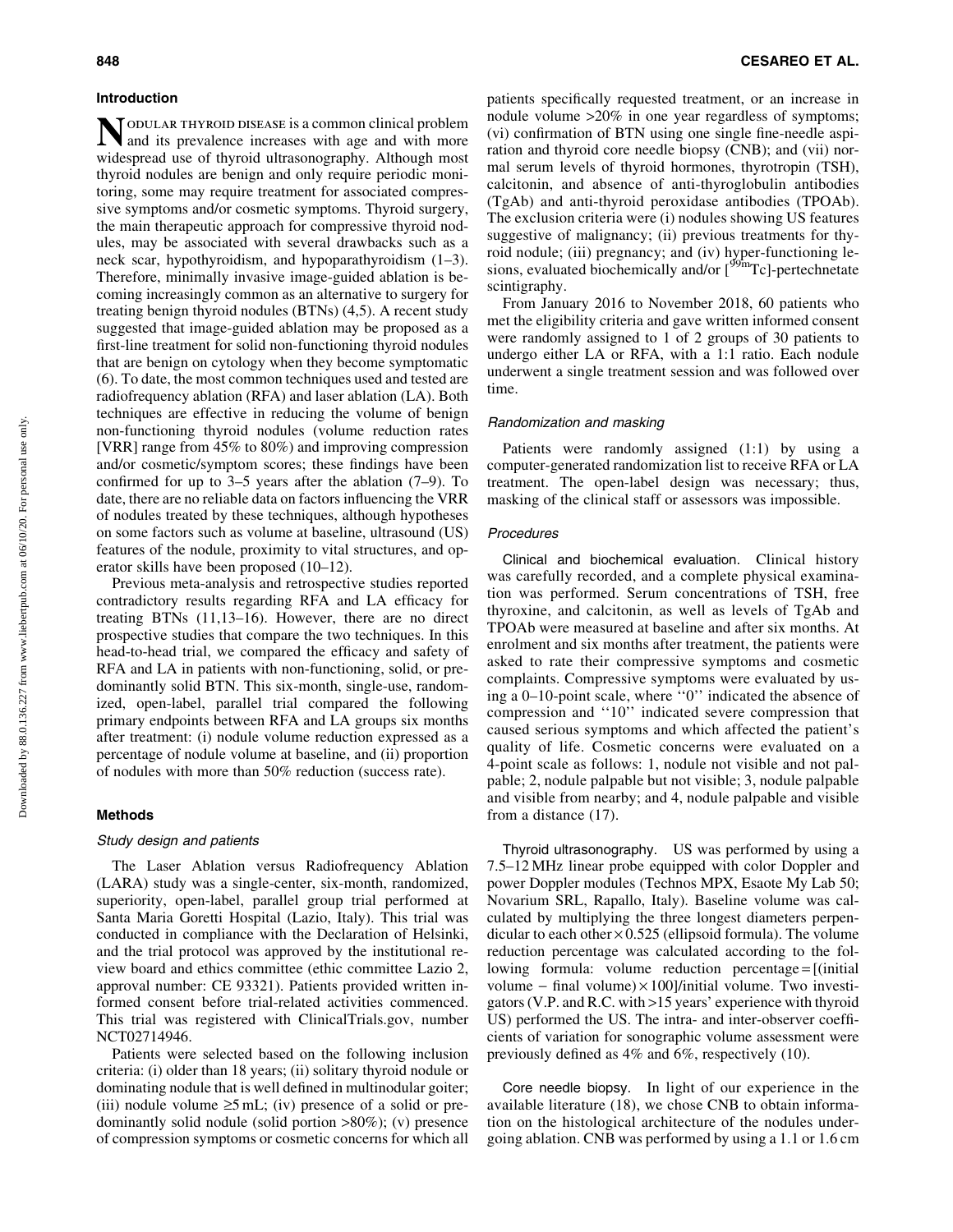#### LASER VS. RADIOFREQUENCY ABLATION FOR THYROID NODULES 849

excursion 21-gauge double-action spring-activated needle (Ace-cut; TSK, Vancouver, Canada). Before CNB, a local anesthetic was administered. The needle was inserted into the nodule under US guidance in a freehand fashion. The spring was activated to sample the peripheral and subperipheral tissue (11 mm), moving from the center to the periphery of the nodule. One needle pass was made for each biopsy. The core samples obtained were fixed with 10% buffered formalin. There was no complication related to the CNB procedure. Formalin-fixed needle core samples were submitted for automated processing and immersed in paraffin. Serial 4- $\mu$ m-thick sections were collected on polarized slides. For each case, a slide was stained with hematoxylin and eosin, while the remainders were immunostained with galectin-3, cytokeratin-19, CD56, and hector battifora mesothelial-1 (HBME-1) (Thermo Fisher Scientific, Fremont, CA) by using a biotin-free peroxidase method in an automatized instrument (Omnis, Dako). All specimens were evaluated by two blinded experienced pathologists (A.C. and C.T. with >5 years' experience in evaluating core biopsy slides). A complete checklist was used for morphological evaluation, growth pattern, nuclear and cytoplasmic features, colloid characteristics, fibrosis, inflammatory components, and immunophenotypic profile of thyrocytes. The three main components of the core (cells, colloid, and fibrous tissue) were reported in percentages of the sample's composition. This evaluation was performed under microscopic examination at medium power field (using a  $20 \times$  objective). The final value was the mean of the values reported by the pathologists. When the difference between the pathologists' values was higher than 10%, the slides were re-reviewed by both pathologists to reach a consensus. Collected data were reported in the database. Only one investigator (V.P. with five years' experience in thyroid biopsy) performed this procedure.

Minimally invasive image-guided thermal techniques. Laryngoscopy was performed in the study population before intervention to assess vocal cord mobility. The same operator, an experienced interventional radiologist who had regularly performed RFA (in  $\sim$  200 nodules) and LA for several years ( $\sim$ 150), carried out all procedures including the initial diagnostic evaluation by using the same US equipment for guidance. Patients were placed in the supine position with their neck fully extended. Perithyroidal injection of mepivacaine (2–5 mL of 2%, Carbosen) and ropivacaine (3 mL, Naropine) was used for pain control.

Radiofrequency ablation. The procedure was based on the ''moving-shot'' technique as described elsewhere (19) by using a trans-isthmic approach with direct nodule puncture. In detail, a radiofrequency generator with an 18-gauge, 10-cm electrode with a 1-cm active tip (RF Medical Co, Ltd., South Korea) was applied by using 55 W of power and adequate exposure time to induce transient multiple hyperechoic zones as a sign of the effectiveness of the ablation. We calculated the treatment time for every RFA session from the initial insertion of the radiofrequency needle into the thyroid nodule to the final assessment of the treatment session.

Laser ablation. For this technique, we followed the indications published in a previous study (7). In brief, the procedure was performed by using a commercially available US system (EchoLaser; ELESTA srl, Florence, Italy) equipped with a dedicated linear transducer operating at 13– 4 MHz and with a needle-guided attachment with adjustable angle selection. Under US guidance, 21-gauge introducer needles were inserted with direct nodule puncture along its longest axis. Subsequently, a  $300$ - $\mu$ m flat-tipped quartz optical fiber was introduced and advanced up to the introducer needle tip. The introducer needle was then withdrawn to expose the fiber tip by at least 5 mm in direct contact with the tissue. The fibbers were then connected with the laser source operating at 1064 nm with an optical beam-splitting device. The number of 21-gauge applicators (introducer needle and flexible fiber) to be inserted was based on the size and shape of the nodule. Each treatment was performed with a fixed power protocol (3 W), but the illumination time was different on a case-by-case basis according to the size and shape of the target. After the first illumination, the applicator(s) were withdrawn by 2/3 cm and subsequent illumination was performed (pull-back technique) until the whole target was illuminated. Each illumination time ranged from a minimum of 400 seconds to a maximum of 600 seconds to keep the total energy applied between 1200 and 1800 J per fiber. Depending on the size of the nodule, one to three illuminations were applied in each session. LA was used on an average of two fibbers by employing the pull-back technique. We calculated the treatment time for every LA session from the initial insertion of the LA needle into the thyroid nodule to the final assessment of the treatment session.

Contrast-enhanced ultrasonography. Extrapolating the data obtained in other organs, contrast-enhanced ultrasonography (CEUS) is considered a useful and reliable technique to evaluate the actual coagulation zone induced immediately after the ablation maneuver (20,21). The double contrast-imaging model was adopted with contrast-tuned imaging. The mechanical index was 0.03. The secondgeneration contrast agent SonoView was used (Bracco, Milan, Italy). Twenty-five milligrams of SonoView was diluted with 5 mL saline (0.9% NaCl), and a microbubble suspension was created by vibrating for 30 seconds. The suspension was injected as a bolus through the antecubital vein with a 0.812 mm (20G) needle; 2.4 mL of each injection was then flushed with 5 mL saline. The dynamic perfusion of the lesion was continuously observed for 90 seconds, and the images were stored. Residual viable tissue was determined by means of signal enhancement within the ablated lesion. The size of the non-enhanced area on CEUS was measured, and the volume was calculated by the ellipsoid formula stated earlier. CEUS evaluation was performed three days after LA and RFA treatments to calculate the necrosis volume.

## **Outcomes**

This trial compared the following primary endpoints between the RFA and LA groups six months after treatment: (i) nodule volume reduction expressed as a percentage of nodule volume at baseline, and (ii) proportion of nodules with more than 50% reduction (success rate). Secondary endpoints were the changes in TSH levels and AbTg positivity from the baseline to six months after the treatment. Other pre-specified secondary endpoints were aimed at (i) exploring the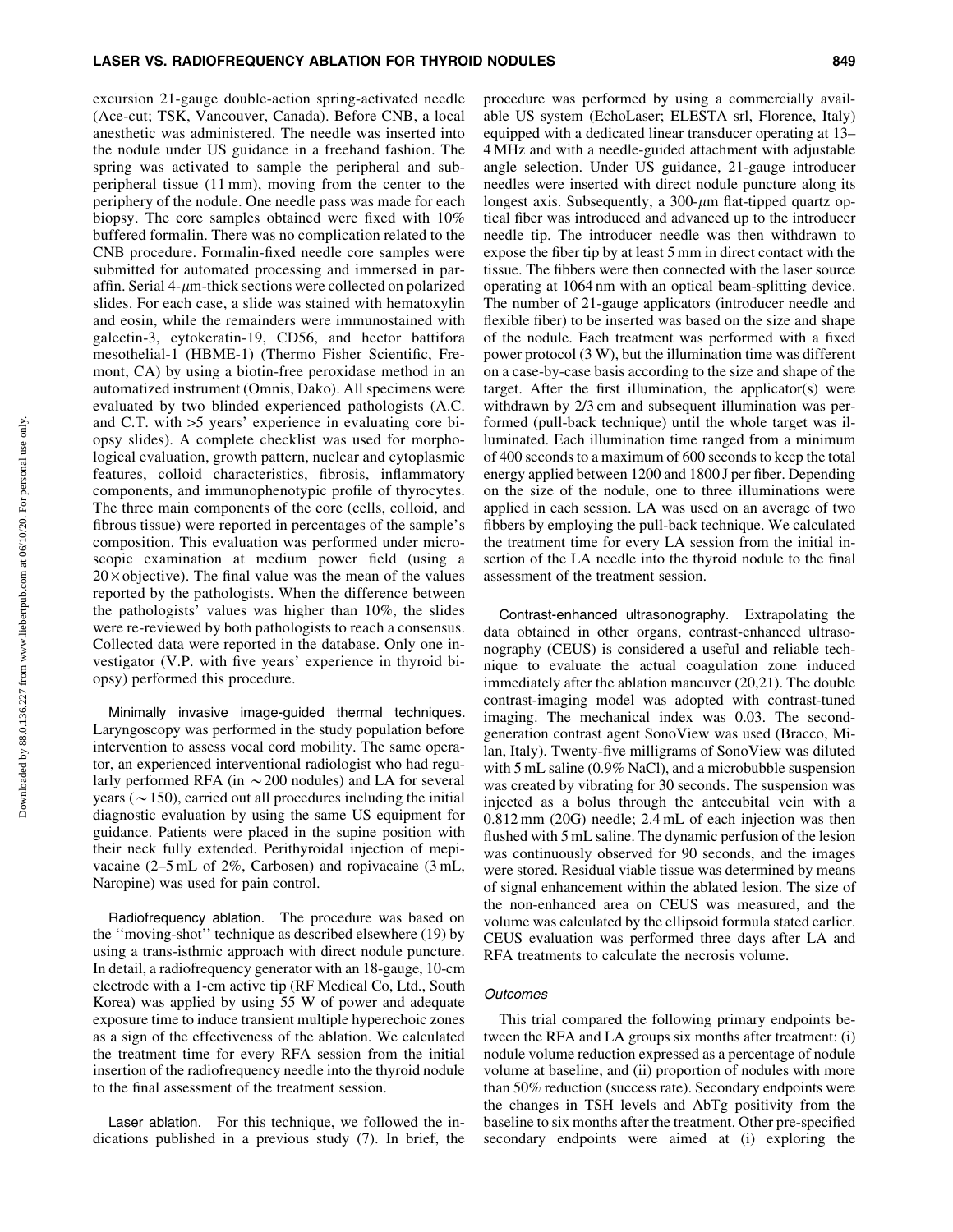hypothesis that histopathological features of thyroid nodules could predict the volumetric response to treatment and (ii) evaluating whether baseline volume of thyroid nodules may represent a predictive factor in volumetric response to treatment. Safety endpoints included the number and severity of treatment-related adverse events in both groups over the study period. Adverse events were recorded during each contact with site staff (all visits from randomization to follow-up). Major and minor complications were as defined by the Society of Interventional Radiology (22). A major complication was defined as one that, if left untreated, might threaten the patient's life, lead to substantial morbidity or disability, or result in a lengthened hospital stay. In this study, major complications included a transient or permanent voice change (dysphonia) and thyrotoxicosis. All other complications, such as hematoma, fever, and severe pain that needed medication for relief, were considered minor. Side effects were defined as untoward consequences that did not require therapy or prescription medications; they included mild, transient post-procedural pain, and discomfort.

# Statistical analysis

The trial was powered for volume reduction superiority of RFA compared with LA. Based on published data, we expected at least a 10% difference in nodule volume reduction between the RFA and the LA group (15). We calculated that a sample size of 30 participants per group was needed to have a power of about 90%, with a type I error rate of 5%, by estimating that the standard deviation (SD) would be as large as the expected difference. With the same sample size, we could detect with a power of 80% a standardized difference of 0.36 (i.e., a medium-sized difference according to Cohen J) (23) in the success rate in the two groups.

Data are reported by using mean and SD for quantitative variables and proportion for categorical variables. Differences between groups were evaluated by using the Wilcoxon rank-sum test for continuous variables and chi-square test for categorical variables.

Pearson's correlation coefficient was calculated to quantify the linear relationship between nodule characteristics and percent reduction in nodule volume. The difference in the percent reduction between groups was also evaluated in a linear regression model adjusted for age, baseline volume, and percent of cellular component. As this latter variable was related to nodule reduction in the RFA group only, we hypothesized that it could act as an effect modifier in the relationship between treatment and nodule reduction. Accordingly, we also fitted a model including an interaction term between treatment and the proportion of cellular component.

## **Results**

#### Baseline characteristics

Sixty subjects who met the eligibility criteria were randomly assigned to RFA or LA (Fig. 1). The mean age was  $56 \pm 13$  (mean  $\pm$  SD) years, and the average thyroid nodule volume was  $25.4 \pm 22.3$  mL. The nodule volume, thyroid function, and histology were similar in the two groups at baseline; however, patients enrolled in the RFA group were older, with a mean age of 59 versus 53 years  $(p=0.08)$ (Table 1). At baseline, no subjects showed TgAb and TPOAb levels above the upper limit of normal. The two groups were



\* 3 core needle biopsies for both treatment groups were inadequate, therefore we conducted the analysis to evaluate the impact of the nodule composition on VRR on 27 subjects for group.

FIG. 1. Screening and enrollment of subject into the randomized clinical trial.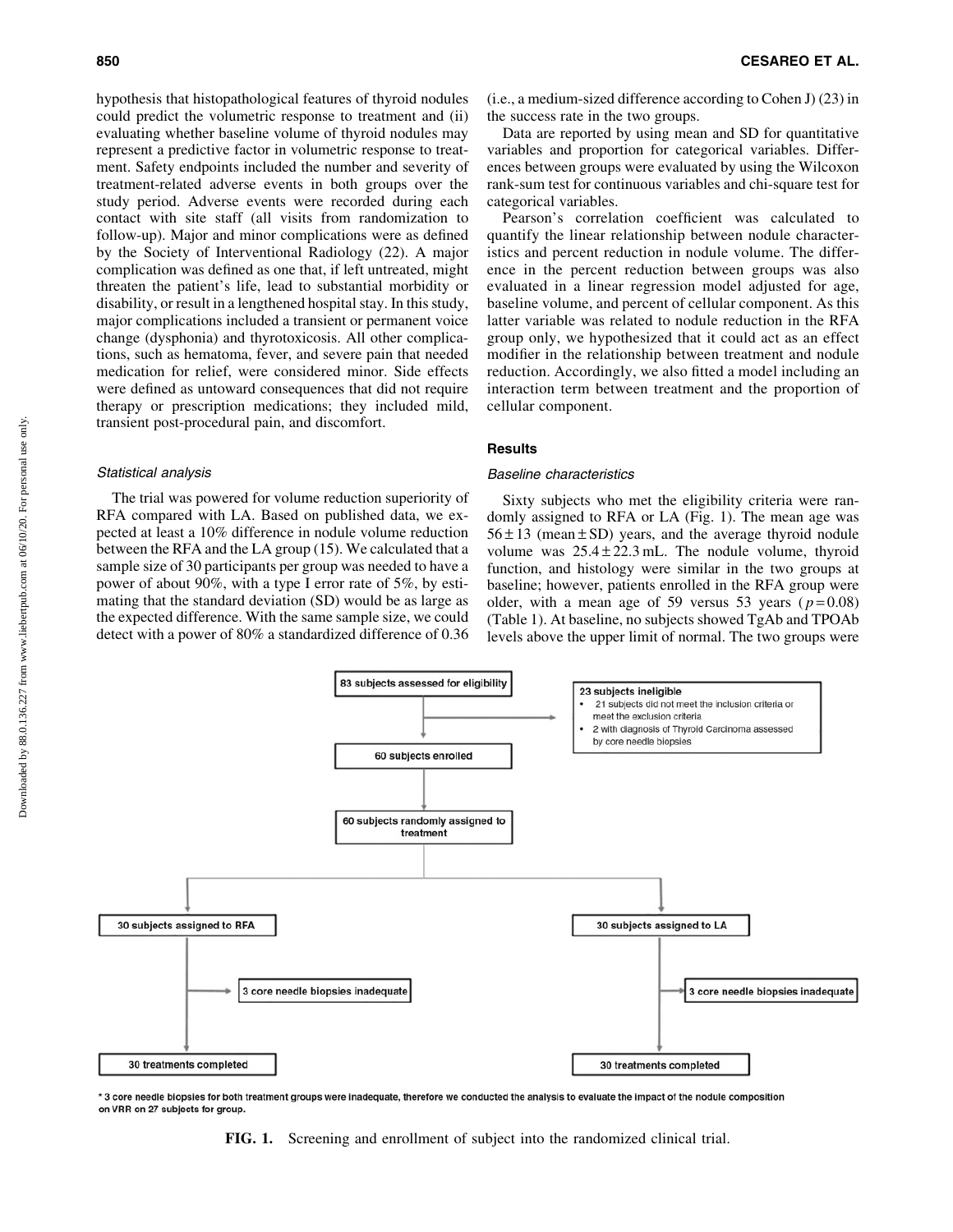|                                | Laser (SD)  | $RFA$ (SD)      | p-Value |
|--------------------------------|-------------|-----------------|---------|
| Age (years)                    | 59.3 (11.7) | 53.3 (14.3)     | 0.08    |
| Baseline volume (mL)           | 24.7 (24)   | 26(20.9)        | 0.89    |
| Cellular component $(\%)$      | 49.2 (18)   | 50.1 (18)       | 0.79    |
| Colloidal component (%)        | 31.7 (13.8) | 31.3(12.8)      | 0.77    |
| Fibrotic component $(\%)$      | 19.8(18.8)  | 18.6 (18.7)     | 0.44    |
| Symptoms score                 | 4.5(2.1)    | 4.5(2.5)        | 0.75    |
| Cosmetic score                 | 3.4(0.5)    | 3.4(0.6)        | 0.67    |
| TSH $(\mu U/mL)$               | 1.75(0.6)   | 1.98(0.8)       | 0.52    |
| $fT4$ (ng/dL)                  | 1.29(0.22)  | 1.25(0.279)     | 0.54    |
| Necrosis volume (mL)           | 16.2(10.4)  | 21.0(14.5)      | 0.15    |
| Total energy (J)               | 9540 (3573) | 53,898 (47,494) | < 0.001 |
| Energy delivered/volume (J/mL) | 496 (209)   | 2011(95)        | 0.01    |
| Time (minutes)                 | 23(8)       | 16(13)          | 0.13    |
|                                |             |                 |         |

Table 1. Baseline Study Cohort Characteristics

SD, standard deviation; RFA, radiofrequency ablation; TSH, thyrotropin; fT4, free thyroxine.

also similar in coagulative necrosis volume and procedure time. Patients who underwent RFA received a larger quantity of energy compared with those in the LA group  $(53,898 \pm 74,940)$ vs.  $9540 \pm 3573$  J, respectively,  $p < 0.001$ ).

# **Histology**

Three CNBs in each treatment group were inadequate; therefore, we conducted an analysis to evaluate the impact of the nodule composition on VRR in 27 participants per group. Microscopic examination of the biopsies revealed thyroid parenchyma with follicular architecture showing various degree of follicle sizes, colloid characteristics, and stromal fibrosis. In the whole study population, the mean cellular  $(50\% \pm 18\%)$ , colloidal  $(31\% \pm 13\%)$ , and fibrotic  $(19\% \pm 10\%)$ component was represented, in that order. No significant differences were found between the two groups in these three baseline characteristics (Table 1). No nuclear clearing nor irregularity in nuclear membranes were observed in the thyrocytes. Immunohistochemistry consistently resulted in negative staining for galectin3 and HBME-1 in all observed cases, while focal positivity for CK19 was detected in the thyrocytes limited to the fibrous septa in a few cases. There was no difference in the markers evaluated and VVR.

#### Nodule volume change

As shown in Figure 2, participants in the RFA group had a 64.3% [95% confidence interval, CI 57.5–71.2] reduction in nodule volume versus 53.2% [CI 47.2–59.2] in the LA group ( $p=0.02$ ) at six months. A reduction of  $\geq 50\%$  of nodule volume at six months was obtained in 76.7%, 86.7% in RFA, and  $66.7\%$  in LA group ( $p=0.13$ ). Figure 3 shows the technical success rate at different cut-off values of nodule reduction at six months.

The volume reduction obtained with either of the two methods did not correlate with the baseline nodule volume or coagulative necrosis volume. Among patients treated with RFA, we found a correlation between the proportion of cellular component and the proportional volume reduction, while no correlation was present between histology and volume reduction in the LA group (Table 2).

The difference in volume reduction between both study groups was confirmed in a linear regression model adjusted for age, baseline volume, and proportion of cellular component (LA vs. RFA percent change  $\beta = -12.8$ ,  $p = 0.018$ ). Concordant results were obtained in a model that also included an interaction term between treatment and proportion of cellular component (Table 3).

#### Symptoms and cosmetic scores

Compression symptom (mean reduction points:  $-3$  vs.  $-2.8$ ) and cosmetic concern  $(-1.9 \text{ vs. } -2 \text{ points})$  scores were not significantly different between RFA and LA groups, respectively, at the end of the study.

## Thyroid function change

Thyroid function did not significantly change before and after treatment and at last follow-up. In particular, we did not record any significant TSH difference between the baseline and at six months in RFA  $(1.98 \pm 0.8 \text{ vs. } 2.1 \pm 1.7 \,\mu\text{U/mL}$ ,  $p=0.35$ ) and LA  $(1.75 \pm 0.6 \text{ vs. } 1.77 \pm 0.6 \mu\text{U/mL}$ , respectively,  $p = 0.45$ ) groups. At six months, the two groups were similar regarding TSH levels (RFA,  $2.1 \pm 1.7$  and LA,  $1.77 \pm 0.6 \,\mu\text{U/mL}, p = 0.15$ ). In two RFA and one LA patients, TgAb levels were above the upper limit of normal at six months. One LA patient had an elevated TPOAb level, above the normal upper limit at six months.

## Safety

Adverse events were reported by 11 out of 30 (37%) patients treated with RFA and by 13 out of 30 (43%) patients treated with LA (Table 4). No adverse event led to premature treatment discontinuation, and no subject required hospitalization. Local pain, the most frequent side effect experienced during the procedure, occurred in similar proportions of patients treated with RFA (20%) and LA (17%). In the periprocedural period, the frequency of major complications was similar between treatment groups. One subject experienced dysphonia in each group within 14 days from the beginning of oral glucocorticoid therapy, and the symptoms resolved in both subjects. One subject in the RFA group (39 days after the procedure) and two subjects in the LA group (28 and 37 days after the procedure) experienced thyrotoxicosis: Oral glucocorticoid, beta-blockers, and methimazole were started and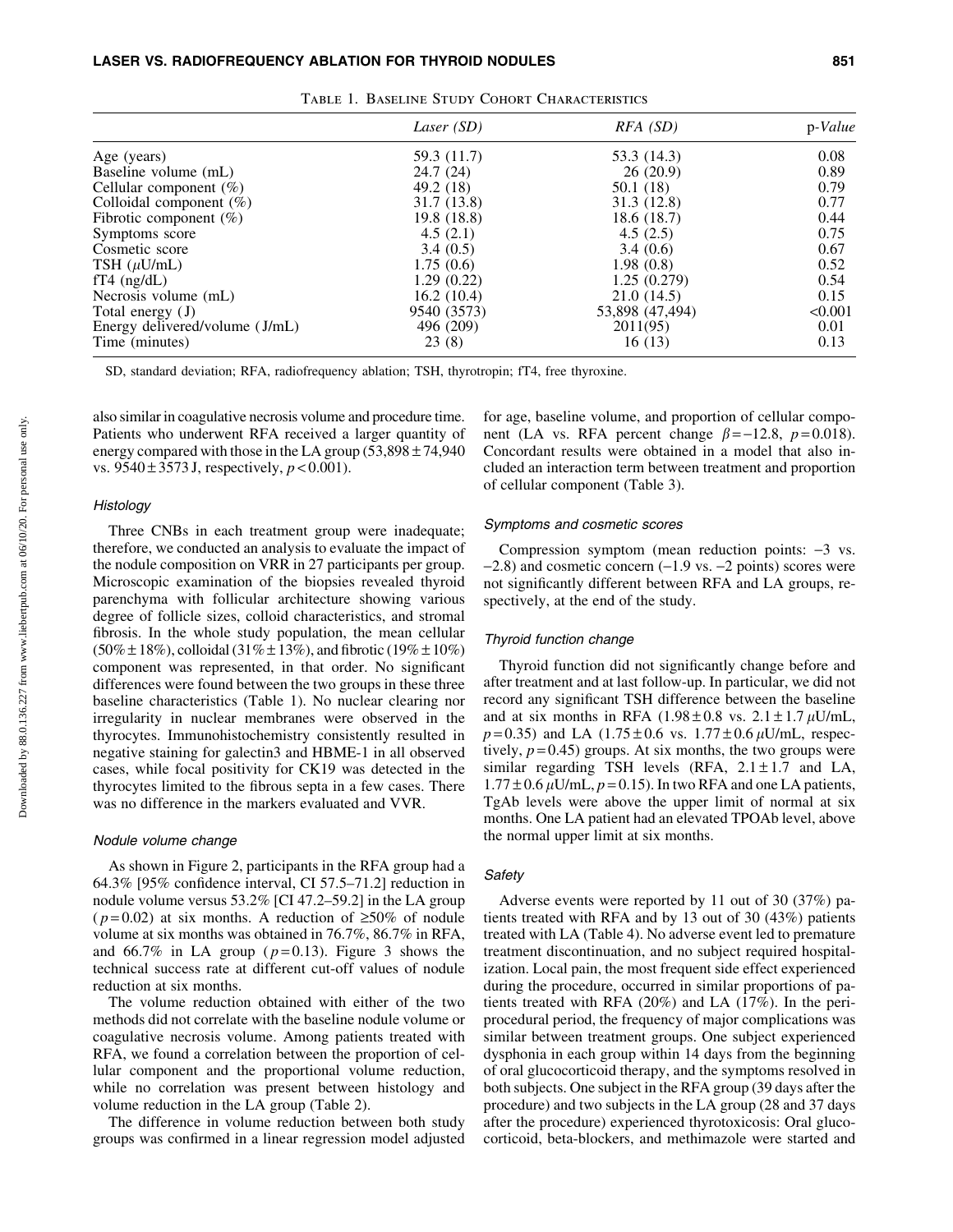

volume change at six months after treatment.

after 90 days the symptoms completely resolved. Among the minor complications, three patients in the RFA group and two patients in the LA group experienced hematoma (anterior region of the neck) that resolved within 10 days of the procedure. One subject in the RFA group complained of headache immediately after the procedure, with relief after one hour of paracetamol administration. Three patients in the LA group experienced fever  $(>37^{\circ}C)$  within 30 days of the procedure; paracetamol and antibiotic therapies (amoxicillin and clavulanic acid) were administered.

FIG. 3. Success rate at different cut-off values of nodule reduction at six months. Dashed red line at 50%, which was used to define successful ablation in this study.

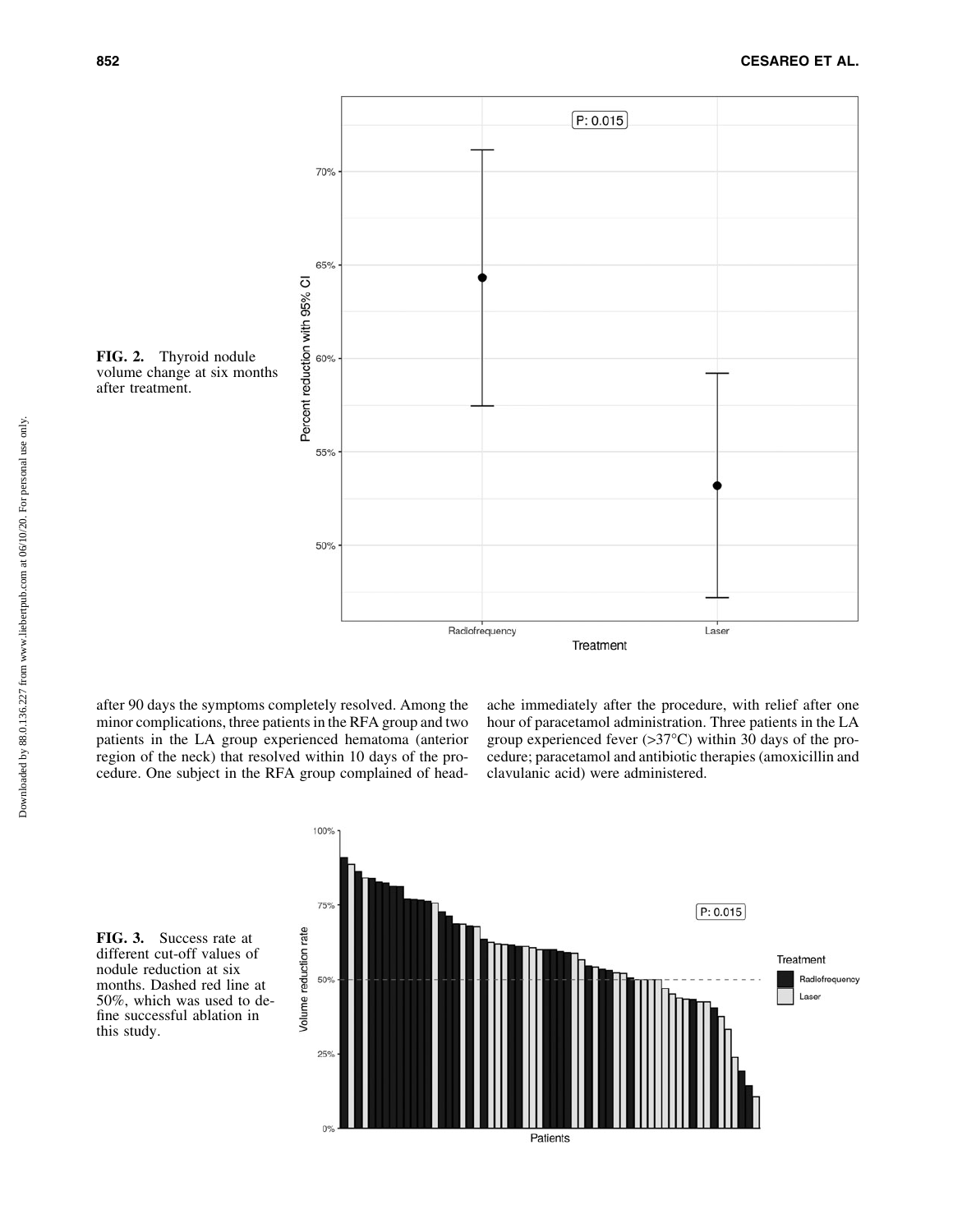| <b>TABLE 2. CORRELATION BETWEEN NODULE</b>  |  |  |  |  |  |
|---------------------------------------------|--|--|--|--|--|
| <b>CHARACTERISTICS AND VOLUME REDUCTION</b> |  |  |  |  |  |
| <b>AT SIX MONTHS</b>                        |  |  |  |  |  |

|                             | $RFA$ r<br>Coefficient<br>$(p-value)$ | IAr<br>Coefficient<br>$(p-value)$ |
|-----------------------------|---------------------------------------|-----------------------------------|
| Baseline volume             | 0.177(0.35)                           | 0.296(0.11)                       |
| Coagulative necrosis volume | 0.069(0.72)                           | 0.145(0.45)                       |
| Cellular component $(\%)$   | $-0.41(0.03)$                         | $-0.066(0.76)$                    |
| Fibrotic component $(\%)$   | 0.366(0.06)                           | 0.192(0.38)                       |
| Colloidal component $(\%)$  | 0.042(0.83)                           | $-0.213(0.32)$                    |

Bold indicates statistically significant result. LA, laser ablation.

## **Discussion**

This is the first randomized control trial that compared the efficacy and safety of RFA and LA in a population with non-functioning, solid, or predominantly solid thyroid benign nodules. Our findings showed that, six months after treatment, RFA was more effective in reducing thyroid nodule volume compared with LA. However, when assessing the percentage of patients with a reduction in the volume of the nodule of at least 50% at six months, no statistically significant differences were found between the two treatment approaches. Further, we confirmed that both techniques were safe and reduce local symptoms and cosmetic concerns.

Our findings for VRR are consistent with the results of previous prospective studies (9,10,12,24). In a recent metaanalysis (16), the authors found that RFA was able to result in a VRR of 68% versus 48% for RFA versus LA at six months, respectively. These reduction rates are similar to our findings (64% vs. 53% for RFA and LA, respectively). The energy used to perform the thermal ablation may provide a possible explanation for the different VRR between the two techniques. Indeed, consistent with previous studies(14,25), we used a higher amount of energy with RFA than with LA. Some investigators also suggest that the moving-shot technique may explain the greater effectiveness of RFA, because it enables the treatment of the entire nodule in a safe and effective manner (11,14).

Seventy-seven percent of our entire study population achieved a reduction of at least 50% of the basal volume at six months after treatment; however, there was no statistically significant difference between the two treatment groups.

Table 3. Linear Regression Models for Percent Reduction of Nodule at Six Months

|                                     | Model 1   |      | Model 2                             |      |  |
|-------------------------------------|-----------|------|-------------------------------------|------|--|
|                                     |           | $p-$ | Coefficient Value Coefficient Value | p-   |  |
| LA vs. RFA                          | $-12.816$ | 0.02 | $-32.3$                             | 0.03 |  |
| Age                                 | 0.112     | 0.55 | 0.113                               | 0.54 |  |
| Baseline volume                     | 0.108     | 0.48 | 0.122                               | 0.42 |  |
| Cellular component                  | $-0.246$  | 0.09 | $-0.430$                            | 0.03 |  |
| Cellular component<br>and treatment |           |      | 0.395                               | 0.17 |  |

Further, the success rate in our LA group was very similar to that reported in another prospective randomized trial (7). For local symptoms and cosmetic concerns, RFA and LA were equally able to improve symptom and cosmetic scores, confirming that both techniques can be valuable for the management of thyroid nodules symptoms.

We found discrepant results regarding the application time for the two techniques (11,14). In our study, we did not find any significant difference between RFA and LA. According to the American Association of Clinical Endocrinologists/ Associazione Medici Endocrinologi and Korean Society of Radiology guidelines (1,21), CEUS should be restricted to defining the size and limits of coagulated necrotic zones after US-guided ablation procedures. No clear evidence exists that demonstrates a significant correlation between coagulative necrosis volume assessed by CEUS and the final VRR (1,21). Our analysis did not provide relevant data to support the assumption that CEUS could be a useful tool to predict the final, post-ablation, volumetric reduction. From the analysis of previous studies focused on the use of LA and RFA, data are discordant on the correlation between nodule structure indirectly assessed by US investigation and final nodule volume reductions (11,12,26–29). Therefore, to avoid potential confounding, we used a very restrictive criterion enrolling patients only with solid or predominantly solid nodules with a fluid component  $\leq 20\%$ . Further, to date, no previous studies have directly evaluated the potential impact of the nodule composition on VRR. In our study population, we used a thin core biopsy instead of the second cytological assessment to improve the diagnostic quality and to obtain direct information about the nodule's architecture and composition (30). CNB led to two unexpected diagnoses of the follicular variant of papillary thyroid carcinomas that were excluded from the study. Three CNBs for both treatment groups were inadequate; therefore, we conducted analysis to evaluate the impact of the nodule composition on VRR in 27 subjects per group (Fig. 1). All the other core biopsies provided opportunities to evaluate the impact, if any, of the nodule's composition and the different ablative techniques.

The most interesting result of this study was the role of the nodule's cellularity in RFA treatment with a slight reduction in the overall efficacy observed but this characteristic did not seem to be the overall efficacy for LA. A possible interpretation is the difference in bio-impendence of various tissues, in particular the capacitive component of the cell membranes at the frequency of  $\sim$  400 kHz of the RFA treatment. These may cause a reduction in the resistive component, thus leading to lower heat production (31). In contrast, RFAinduced tissue heating, generated by resistive heating from ionic agitation, is strongly dependent on the local electrical conductivity (32). Neither nodule fibrosis nor colloid components showed significant impact on RFA or LA treatments. Similar to microwave ablation, LA is relatively tissue insensitive and therefore it is not influenced by the histological characteristics of the nodule tissue (32).

Findings from our trial confirmed that both techniques are safe. In particular, the overall safety profiles of RFA and LA were quite similar. No adverse events led to premature treatment discontinuation, and no patient required hospitalization. Pain experienced during the procedure was the most frequent adverse event that occurred in similar proportions in patients treated with RFA and LA. We had three cases of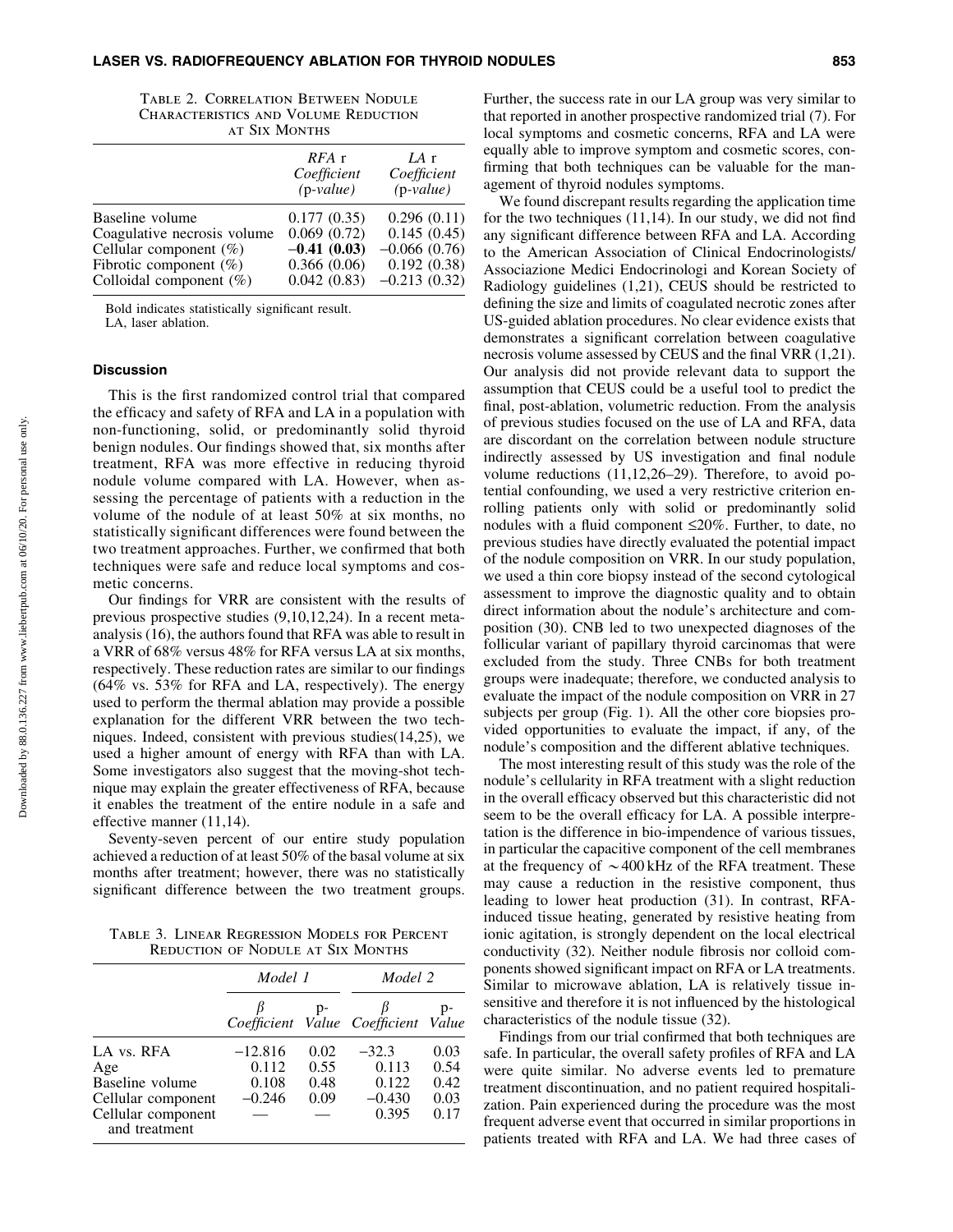| Complications and side effects no. $(\%)$ time of detection |                  |            |                                                          |            |                                     |            |                            |            |                                    |            |
|-------------------------------------------------------------|------------------|------------|----------------------------------------------------------|------------|-------------------------------------|------------|----------------------------|------------|------------------------------------|------------|
| Type of complications<br>$(SIR \; class)^a$                 | Intra-procedural |            | Immediate<br><i>post-procedural</i><br>(within 24 hours) |            | Peri-procedural<br>(within 30 days) |            | Delayed<br>(after 30 days) |            | Maximum time<br>to recovery (days) |            |
|                                                             | LA               | <b>RFA</b> | LA                                                       | <b>RFA</b> | LA                                  | <b>RFA</b> | LA                         | <b>RFA</b> | LA                                 | <b>RFA</b> |
| Major<br>Dysphonia<br>Hyperthyroidism                       | 1(3)             | 1(3)       |                                                          |            | 1(3)                                |            | 1(3)                       | 1(3)       | 14<br>90                           | 14<br>90   |
| Minor<br>Hematoma                                           | 2(7)             | 3(10)      |                                                          |            |                                     |            |                            |            | 10                                 | 10         |
| Side effects<br>Local pain<br>Headache<br>Fever             | 5(17)            | 6(20)      | 3(10)                                                    | 1(3)       |                                     |            |                            |            | 60                                 |            |

Table 4. All Complications and Side Effects Observed in Trial

Bold indicates statistically significant result.

a Society of Interventional Radiology (SIR) guidelines criteria.

thyrotoxicosis (one RFA and two LA).  $[<sup>99m</sup>Tc]$ -pertechnetate uptake scans revealed that the ablated nodules were cold and pertechnetate uptake in the rest of the thyroid glands was low and irregular. TSH receptor antibodies were negative, ruling out the induction of Grave's disease. Cell lysis due to the thermal ablation might have been the cause of the thyrotoxicosis. Further, in the LA group, three patients experienced fever that successfully responded to the use of paracetamol and antibiotic therapy. On the basis of a robust body of previous studies, we hypothesized that this is an aseptic reaction to the thermal insult of LA (33,34).

Two patients, one treated with RFA and one with LA, showed transient dysphonia, which spontaneously resolved after a few days. Even though vocal cord mobility impairment was suspected as a possible cause for the temporary hoarseness, no mobility impairment was detectable with routine fiber-optic endoscopic examination of the larynx. Because of the spontaneous recovery of the symptoms within a few days, no further assessment of vocal cord function was carried out. Temporary damage due to minimal thermal spread to the perineural soft tissue environment of either superior or inferior laryngeal nerves may have been the cause. In general, our major complication rates for both techniques agree with previous studies (11,35).

In the past few years, several studies have shown the efficacy of these techniques on thyroid nodules but the analysis of several biases such as the lack of randomization, the number of retreatments, and the different type of treated nodules (solid/mixed/cystic) have made the interpretation of the study results difficult. The strength of our study is that this is the first randomized controlled trial that aimed at evaluating the efficacy of the two most commonly used thermal ablation techniques. This was a single-center study, with a single operator, and thyroid nodules were treated once. Further, the structural characteristics of the nodules were homogeneous: all the treated nodules were solid or predominantly solid. Finally, this is the first study that tried to correlate volumetric reduction with thyroid nodule histological characteristics at baseline.

The main limitations of the study are: (i) the trial was not double blinded, but the open-label design was necessary;

therefore, it was not possible to blind the clinical staff or assessors; (ii) we did not evaluate the quality of life (assessed by SF-36) before and after the procedure; (iii) the same operator performed both RFA and LA, which may limit generalization; and (iv) efficacy and safety were evaluated with a short-term follow-up time.

In conclusion, RFA achieved better volume reduction at six months than LA. However, the success rate and safety profile were similar in both groups. Further larger prospective studies with longer follow-up time are needed to confirm our findings.

#### Author Contributions

Study concept, design and obtained funding: R.C., C.M.P., A.L., R.C., S.M., A.C., and A.P. Executed the study: R.C., V.P., M.I., G.C., C.T., and A.C. Statistical analysis: C.P., C.M.P. Drafting the article: R.C., C.M.P., P.P., A.L., A.C., and A.P. Data interpretation and critical revision of the article for important intellectual content, writing of the article, and approval of the final version: R.C., C.M.P., A.L., A.G., C.P., A.C., A.P., P.P., R.C., and A.P. had full access to all of the data in the study and take responsibility for the integrity of the data and the accuracy of the data analyses.

## Acknowledgments

The authors thank ''Tendi la mano ONLUS'' for financially supporting the editorial assistance. They also thank Mr. Mufudzi Kennedy Munyawiri for the professional editing service.

#### Author Disclosure Statement

C.M.P. is a consultant of ELESTA SrLCalenzano (FI), Italy. All the other authors have nothing to disclose.

## Funding Information

No funding was received for this article.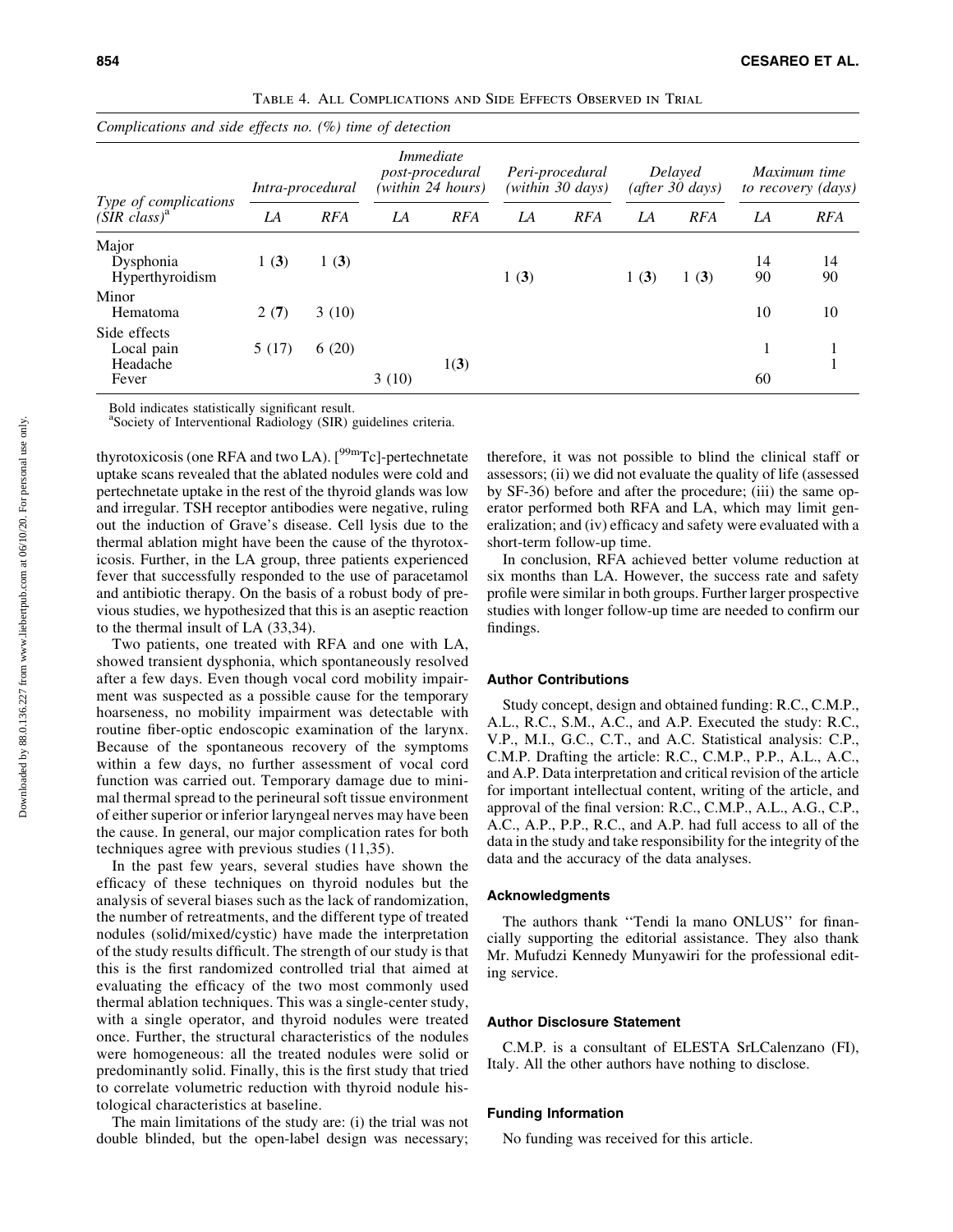#### **References**

- 1. Gharib H, Papini E, Garber JR, Duick DS, Harrell RM, Hegedus L, Paschke R, Valcavi R, Vitti P, AACE/ACE/ AME Task Force on Thyroid Nodules 2016 American Association of Clinical Endocrinologists, American College of Endocrinology, and Associazione Medici Endocrinologi Medical guidelines for clinical practice for the diagnosis and management of thyroid nodules—2016 update. Endocr Pract 22:622–639.
- 2. Linos D, Economopoulos KP, Kiriakopoulos A, Linos E, Petralias A 2013 Scar perceptions after thyroid and parathyroid surgery: comparison of minimal and conventional approaches. Surgery 153:400–407.
- 3. Orloff LA, Wiseman SM, Bernet VJ, Fahey TJ, 3rd, Shaha AR, Shindo ML, Snyder SK, Stack BC, Jr., Sunwoo JB, Wang MB 2018 American Thyroid Association statement on postoperative hypoparathyroidism: diagnosis, prevention, and management in adults. Thyroid 28:830–841.
- 4. Cesareo R, Palermo A, Pasqualini V, Cianni R, Gaspa G, Manfrini S, Pacella CM 2017 Radiofrequency ablation for the management of thyroid nodules: a critical appraisal of the literature. Clin Endocrinol 87:639–648.
- 5. Mauri G, Nicosia L, Della Vigna P, Varano GM, Maiettini D, Bonomo G, Giuliano G, Orsi F, Solbiati L, De Fiori E, Papini E, Pacella CM, Sconfienza LM 2019 Percutaneous laser ablation for benign and malignant thyroid diseases. Ultrasonography 38:25–36.
- 6. Papini E, Pacella CM, Solbiati LA, Achille G, Barbaro D, Bernardi S, Cantisani V, Cesareo R, Chiti A, Cozzaglio L, Crescenzi A, De Cobelli F, Deandrea M, Fugazzola L, Gambelunghe G, Garberoglio R, Giugliano G, Luzi L, Negro R, Persani L, Raggiunti B, Sardanelli F, Seregni E, Sollini M, Spiezia S, Stacul F, Van Doorne D, Sconfienza LM, Mauri G 2019 Minimally-invasive treatments for benign thyroid nodules: a Delphi-based consensus statement from the Italian minimally-invasive treatments of the thyroid (MITT) group. Int J Hyperthermia 36:376– 382.
- 7. Papini E, Rago T, Gambelunghe G, Valcavi R, Bizzarri G, Vitti P, De Feo P, Riganti F, Misischi I, Di Stasio E, Pacella CM 2014 Long-term efficacy of ultrasound-guided laser ablation for benign solid thyroid nodules. Results of a three-year multicenter prospective randomized trial. J Clin Endocrinol Metab 99:3653–3659.
- 8. Negro R, Greco G 2019 Unfavorable outcomes in solid and spongiform thyroid nodules treated with laser ablation. A 5 year follow-up retrospective study. Endocr Metab Immune Disord Drug Targets 19:1041–1045.
- 9. Deandrea M, Trimboli P, Garino F, Mormile A, Magliona G, Ramunni MJ, Giovanella L, Limone PP 2019 Long-term efficacy of a single session of RFA for benign thyroid nodules: a longitudinal 5-year observational study. J Clin Endocrinol Metab 104:3751–3756.
- 10. Cesareo R, Pasqualini V, Simeoni C, Sacchi M, Saralli E, Campagna G, Cianni R 2015 Prospective study of effectiveness of ultrasound-guided radiofrequency ablation versus control group in patients affected by benign thyroid nodules. J Clin Endocrinol Metab 100:460–466.
- 11. Pacella CM, Mauri G, Cesareo R, Paqualini V, Cianni R, De Feo P, Gambelunghe G, Raggiunti B, Tina D, Deandrea M, Limone PP, Mormile A, Giusti M, Oddo S, Achille G, Di Stasio E, Misischi I, Papini E 2017 A comparison of laser with radiofrequency ablation for the treatment of be-

nign thyroid nodules: a propensity score matching analysis. Int J Hyperthermia 33:911–919.

- 12. Deandrea M, Garino F, Alberto M, Garberoglio R, Rossetto R, Bonelli N, Spiezia S, De Santis M, Monti S, Deiana MG, Vincenzo T, Cugini C, El Dalati G, Limone PP 2019 Radiofrequency ablation for benign thyroid nodules according to different ultrasound features: an Italian multicentre prospective study. Eur J Endocrinol 180:79–87.
- 13. Ha EJ, Baek JH, Kim KW, Pyo J, Lee JH, Baek SH, Dossing H, Hegedus L 2015 Comparative efficacy of radiofrequency and laser ablation for the treatment of benign thyroid nodules: systematic review including traditional pooling and bayesian network meta-analysis. J Clin Endocrinol Metab100:1903–1911.
- 14. Mauri G, Cova L, Monaco CG, Sconfienza LM, Corbetta S, Benedini S, Ambrogi F, Milani V, Baroli A, Ierace T, Solbiati L 2017 Benign thyroid nodules treatment using percutaneous laser ablation (PLA) and radiofrequency ablation (RFA). Int J Hyperthermia 33:295–299.
- 15. Cesareo R, Palermo A, Benvenuto D, Cella E, Pasqualini V, Bernardi S, Stacul F, Angeletti S, Mauri G, Ciccozzi M, Trimboli P 2019 Efficacy of radiofrequency ablation in autonomous functioning thyroid nodules. A systematic review and meta-analysis. Rev Endocr Metab Disord 20: 37–44.
- 16. Trimboli P, Castellana M, Sconfienza LM, Virili C, Pescatori LC, Cesareo R, Giorgino F, Negro R, Giovanella L, Mauri G 2020 Efficacy of thermal ablation in benign nonfunctioning solid thyroid nodule: a systematic review and meta-analysis. Endocrine 67:35–43.
- 17. Baek JH, Kim YS, Lee D, Huh JY, Lee JH 2010 Benign predominantly solid thyroid nodules: prospective study of efficacy of sonographically guided radiofrequency ablation versus control condition. Am J Roentgenol 194:1137–1142.
- 18. Pyo JS, Sohn JH, Kang G 2016 Core needle biopsy is a more conclusive follow-up method than repeat fine needle aspiration for thyroid nodules with initially inconclusive results: a systematic review and meta-analysis. J Pathol Transl Med 50:217–224.
- 19. Jeong WK, Baek JH, Rhim H, Kim YS, Kwak MS, Jeong HJ, Lee D 2008 Radiofrequency ablation of benign thyroid nodules: safety and imaging follow-up in 236 patients. Eur Radiol 18:1244–1250.
- 20. Meloni MF, Andreano A, Zimbaro F, Lava M, Lazzaroni S, Sironi S 2012 Contrast enhanced ultrasound: roles in immediate post-procedural and 24-h evaluation of the effectiveness of thermal ablation of liver tumors. J Ultrasound 15:207–214.
- 21. Kim JH, Baek JH, Lim HK, Ahn HS, Baek SM, Choi YJ, Choi YJ, Chung SR, Ha EJ, Hahn SY, Jung SL, Kim DS, Kim SJ, Kim YK, Lee CY, Lee JH, Lee KH, Lee YH, Park JS, Park H, Shin JH, Suh CH, Sung JY, Sim JS, Youn I, Choi M, Na DG, Guideline Committee for the Korean Society of Thyroid Radiology, Korean Society of Radiology 2018 2017 Thyroid radiofrequency ablation guideline: Korean Society of Thyroid Radiology. Korean J Radiol 19:632–655.
- 22. Sacks D, McClenny TE, Cardella JF, Lewis CA 2003 Society of Interventional Radiology clinical practice guidelines. J Vasc Interv Radiol 14:S199–S202.
- 23. Cohen J 1988 Statistical Power Analysis for the Behavioral Sciences, 2nd ed. L. Erlbaum, Hillsdale, NJ.
- 24. Papini E, Guglielmi R, Bizzarri G, Graziano F, Bianchini A, Brufani C, Pacella S, Valle D, Pacella CM 2007